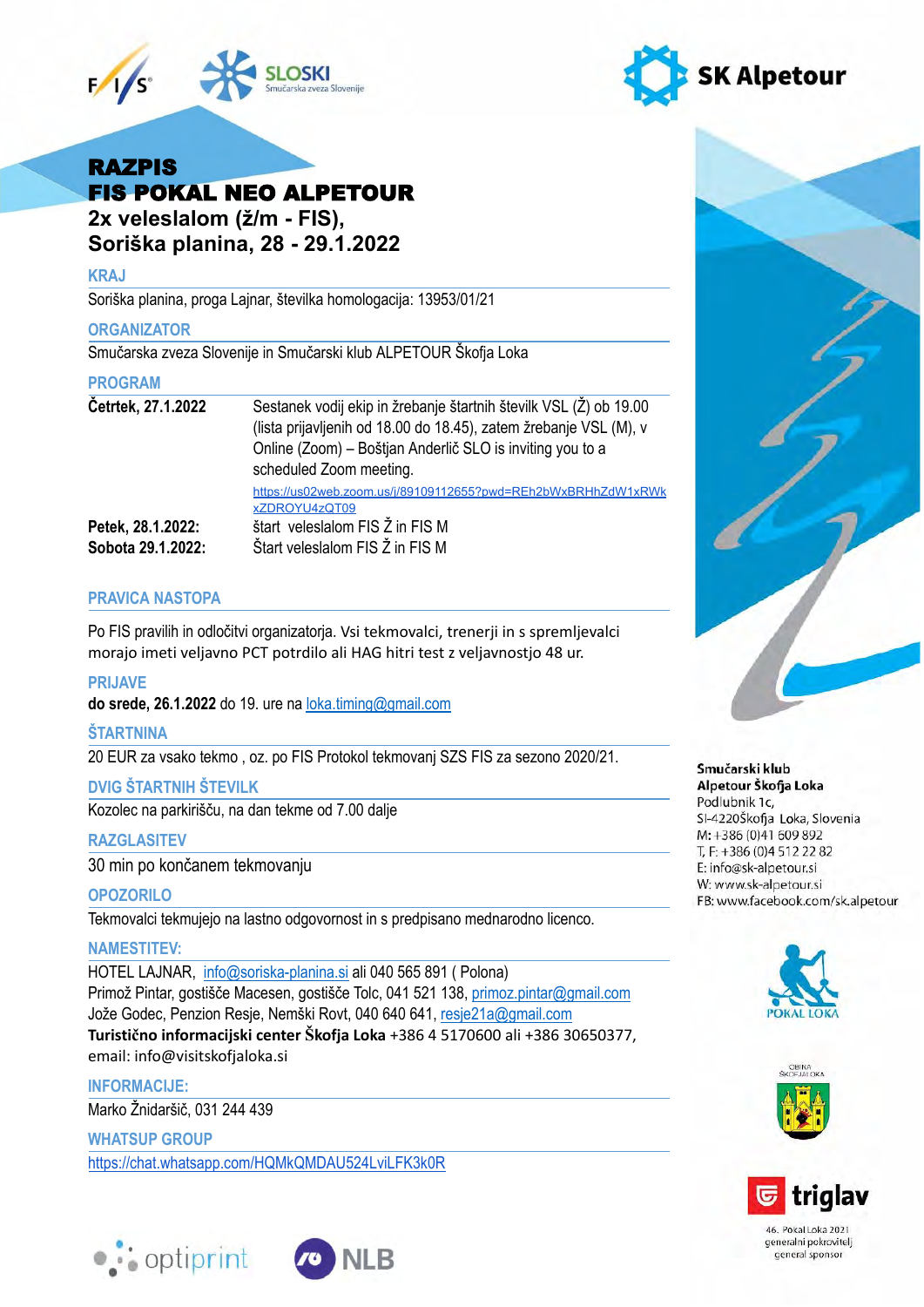



# NOTICE OF COMPETITION FIS NEO CUP ALPETOUR  **2x GS(L/M) FIS Soriška planina, 28 - 29.1.2022**

## **PLACE**

Soriška planina, course Lajnar, hom. 13953/01/21

### **ORGANIZER**

Slovenian ski Association and Ski club ALPETOUR Škofja Loka.

### **PROGRAM:**

| Thursday, 27.1.2022  | Team Captain's meeting and start nr. draw for GS (L) at 19.00    |
|----------------------|------------------------------------------------------------------|
|                      | (Drawlist from 18.00 till 18.45), after that draw for GS (M), on |
|                      | Online zoom meeting. Boštjan Anderlič SLO is inviting you to a   |
|                      | scheduled Zoom meeting:                                          |
|                      | https://us02web.zoom.us/j/89109112655?pwd=REh2bWxBRHhZdW1xRWk    |
|                      | xZDROYU4zQT09                                                    |
| Friday, 28.1.2022:   | Start GS FIS W in FIS M                                          |
| Saturday, 29.2.2022: | Start GS FIS W in FIS M                                          |

## **RACE ENTRIES**

 According to FIS rules and the organizer's decision. All competitors, coaches and support staff must provide a valid EU digital COVID Certificate or present a negative HAG rapid test provided that no more than 48 hours have passed since the swab.

## **APPLICATIONS**

till 26.1.2022, 19.00 to [loka.timing@gmail.com](mailto:loka.timing@gmail.com) 

#### **STARTING MONEY**

20 EUR per race + ski pass.

 **BIBS:** 

on race day in haystack on parking from 7:00

## **PRIZE GIVING:**

30 min after race finished

## **WARNING**

 The organizers emphasize the requirement for mandatory insurance and strictly deny any liability for injured competitors, officials or spectators.

## **ACCOMONDATION:**

 HOTEL LAJNAR, [info@soriska-planina.si](mailto:info@soriska-planina.si) or + 386 (0)40 565 891 (Polona) Primož Pintar, gostišče Macesen, gostišče Tolc, + 386 (0)41 521 138, Jože Godec, Penzion Resje, Nemški Rovt, + 386 (0)40 640 641, [resje21a@gmail.com](mailto:resje21a@gmail.com)   **Turistično informacijski center Škofja Loka** +386 4 5170600 ali +386 30650377, email: info@visitskofjaloka.si

 **INFO:** 

Marko Znidarsic +386 31 244 439

 **WHATSUP GROUP:** 

<https://chat.whatsapp.com/HQMkQMDAU524LviLFK3k0R>





#### Smučarski klub Alpetour Škofja Loka Podlubnik 1c,

SI-4220Škofja Loka, Slovenia M: +386 (0)41 609 892 T, F: +386 (0)4 512 22 82 E: info@sk-alpetour.si W: www.sk-alpetour.si FB: www.facebook.com/sk.alpetour







46. Pokal Loka 2021 generalni pokrovitelj general sponsor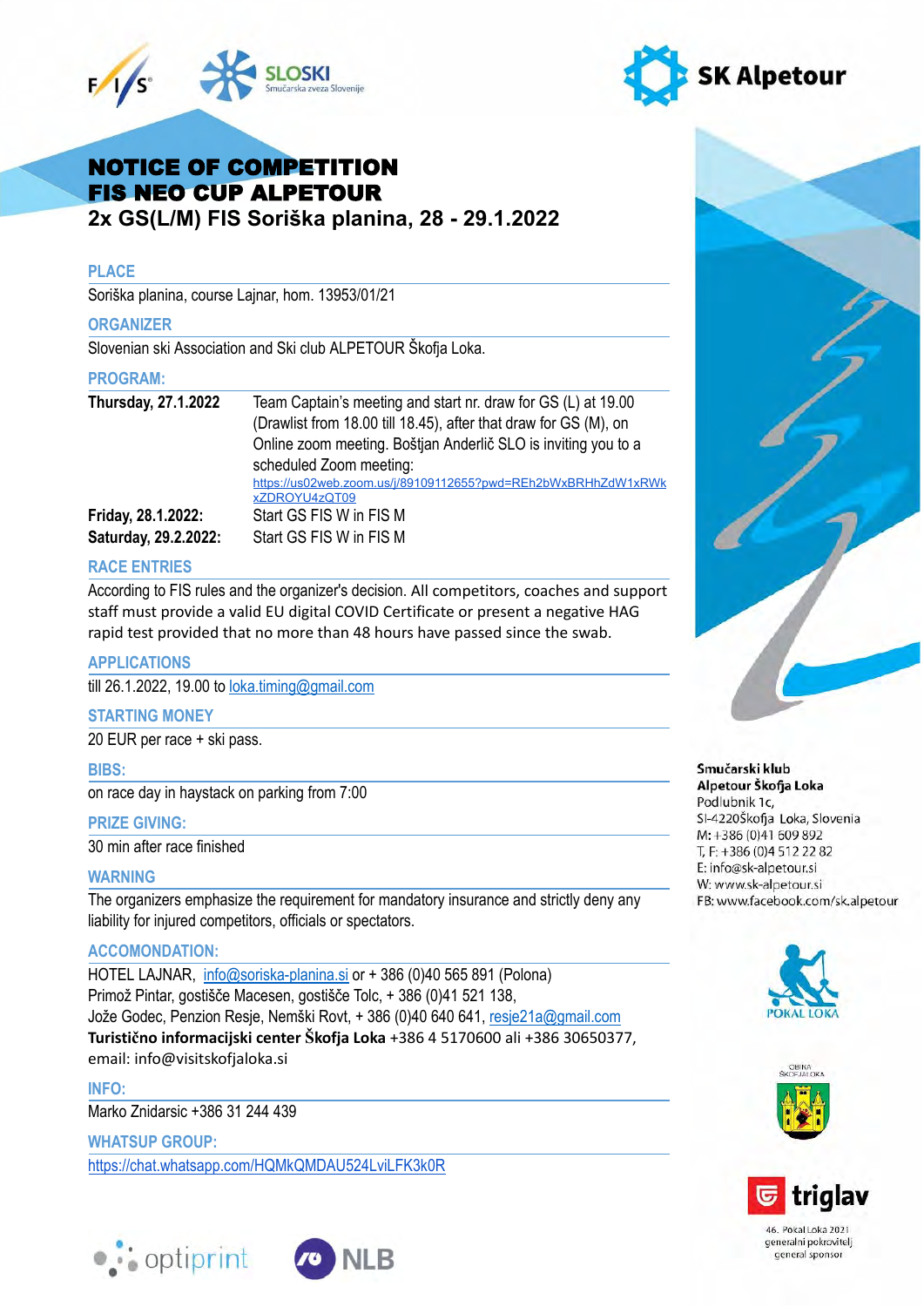

Dear,

 According to COVID-19 measures required by the NIJZ and the PROTOCOL OF CUP COMPETITIONS OF THE ALPINE SKIING, all who participate in the competition - competitors, coaches, support staff, organizers, .. must follow the instructions set out in these rules. Please read carefully all the attachments that are attached to this e-mail, fill in all the required forms, and submit them when the start bibs are raised.

When raising the bibs it is necessary

- submit a completed Health questionnaire
- submit the completed and signed Protocol Covid 19 2021-22
- submit valid QR codes HAT test must not be older than 48 hours
- in addition to the QR code, it is necessary to present an identity document (for inspection)

 HAT test can be done by Gasper Stremfelj +386 40 572 414 every day from 8.00 - 21.00 on a written confirmation must wait about 15 minutes. You will be able to get your ski pass when you get your bibs for additional cost.

 For additional explanations, we will be available at the draw, or you can contact Marko Znidarsic +38631 244 439.

Škofja Loka, 20.1.2022 **President SK Alpetour** 

Janez Dekleva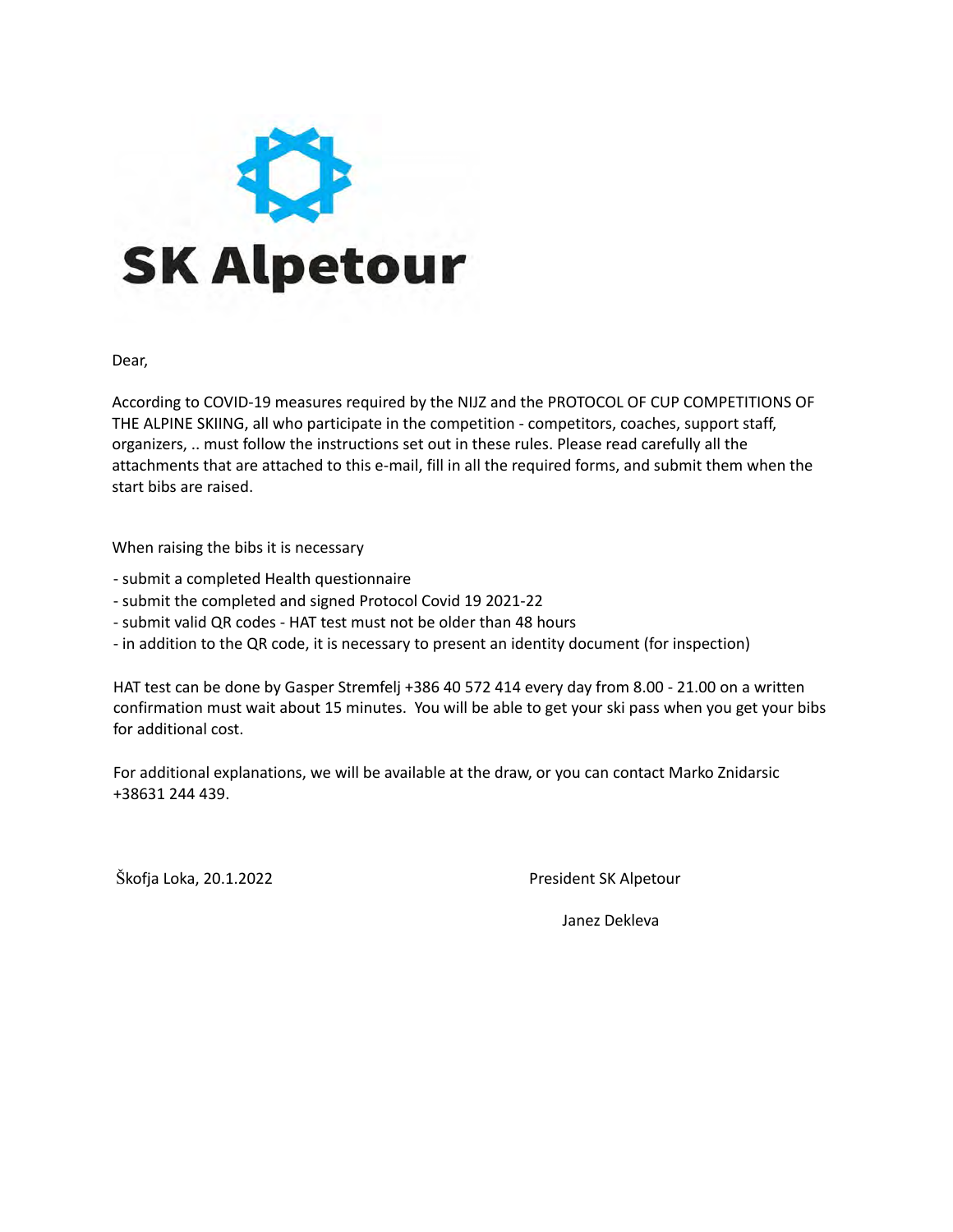Alpsko smučanje Smučarska zveza Slovenije F: 01 51 36 810 Smučarska zveza Slovenije<br>Podutiška cesta 146<br>1000 Liubliana 1000 Ljubljana

T: 01 51 36 804

Matična številka: 5137888 ID za DDV: SI82837325 E: alpine@sloski.si<br>
TRR: NLB d.d.,<br>
W: www.sloski.si Trg republike 2, 1000 Ljubljana SI56 0201 0025 4706 834 LJBASI2X



## PROTOCOL OF CUP COMPETITIONS OF THE ALPINE SKIING

Introductory part:

The protocol applies to competitions in alpine disciplines, which take place under the auspices of the SZS alpine skiing industry. It contains recommendations for the planning and implementation of the training process and sports competitions, which are carried out by the Ski Association of Slovenia alpine skiing industry.

The protocol regulates the behavior of competitors on the track, at the start and finish area.

The purpose of the protocol is to prevent the transmission and spread of SARS-CoV2 virus, by providing conditions to reduce the possibility of infection among competitors, coaches and attendants.

This protocol does not regulate the organization of the arrival of competitors to the ski resort and departure home. The mentioned logistics are regulated by an individual club / association. Representatives of different clubs should avoid socializing on the scene before the start of the activity. The time of emergency group meetings must be limited, taking into account the instructions / recommendations of the NIJZ.

## Only healthy athletes, coaches, support staff and other participants should participate in trainings and competitions.

## In order to prevent the spread of SARS-CoV-2, it is particularly important that training / competitions are not attended to if:

- have symptoms / signs of SARS-CoV-2 infection: fever, cough, headache, malaise, sore throat, cold, shortness of breath, diarrhea;

- they were quarantined;

- they were ordered to isolate due to the SARS-CoV-2 positive test, for the duration of the isolation.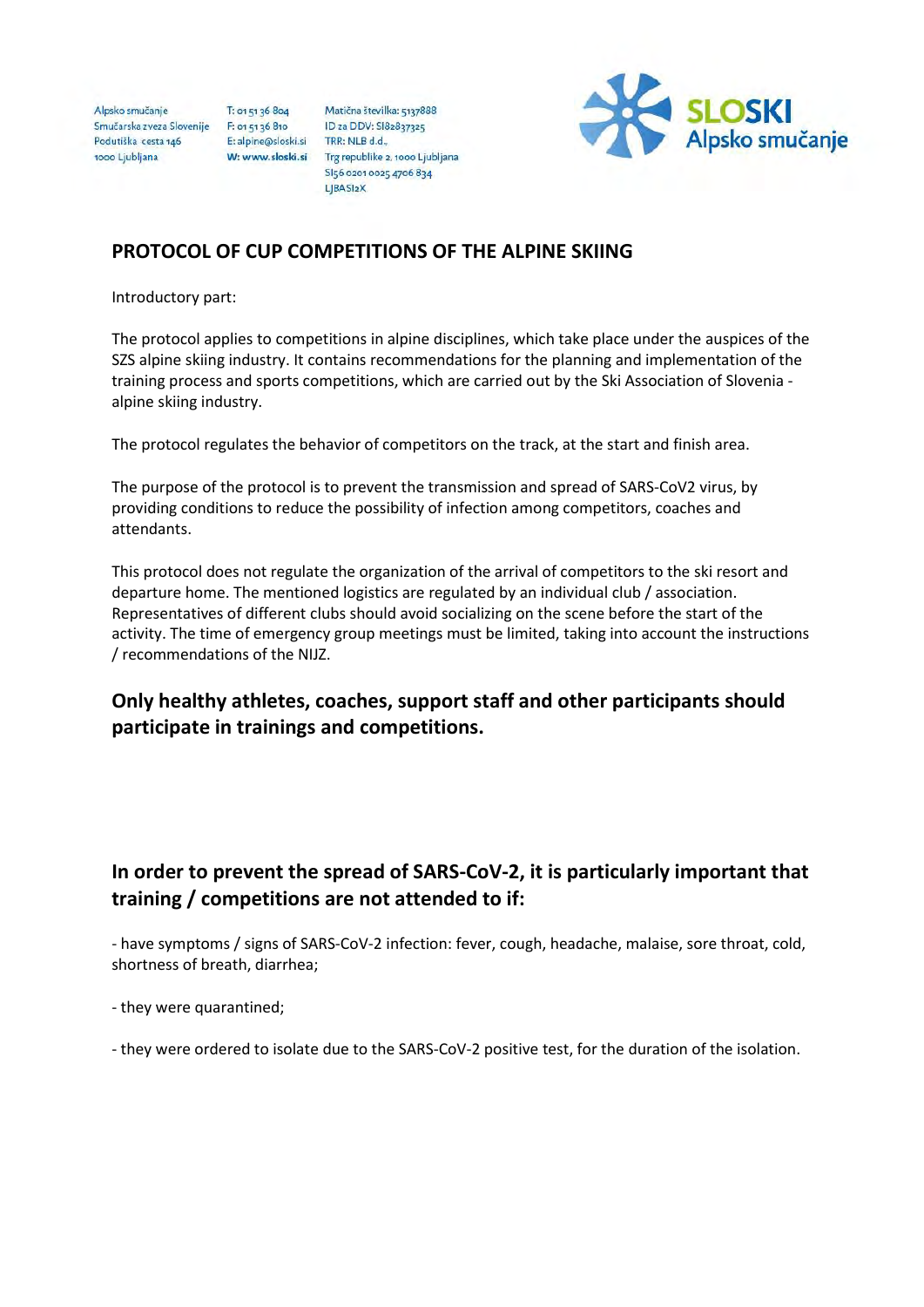Alpsko smučanje Smučarska zveza Slovenije F: 01 51 36 810 Podutiška cesta 146 1000 Ljubljana

T: 01 51 36 804 E: alpine@sloski.si TRR: NLB d.d.,

Matična številka: 5137888 ID za DDV: SI82837325 W: www.sloski.si Trg republike 2, 1000 Ljubljana SI56 0201 0025 4706 834 LJBASI2X



# All participants of the event (athletes, coaches, officials, volunteers...) need the PCT condition (HAG 48h)

In case of detection of any of the signs of acute respiratory or gastrointestinal infection (eg runny nose, sneezing, coughing, sore throat, fever and diarrhea ...), the participant must immediately isolate himself and follow the protocol prescribed by the NIJZ.

## Use of lifts:

Competitors use lifts in accordance with hygiene recommendations to prevent the transmission and spread of SARS-CoV2 virus provided by the ski resort operator, other tracks in accordance with the ski resort operator's instructions. When entering the cable cars, they use protection of the nose and mouth.

At competitions, the organizer does not provide refreshments, or food service. Competitors use catering services on the ski slope, which are provided by the catering industry, taking into account the hygiene recommendations of the NIJZ for the implementation of tourism and catering activities to prevent the spread of COID-19 infection.

## Instructions to organizers and performers:

Holders of sports competition activities (organizers) must keep a list of all people present (competitors, coaches, companions, other persons). The list should contain the following information:

## 1. name and surname of the participants,

## 2. contact telephone number,

**3. place of the competition** (place, street and house number and information on whether it is an enclosed or open space),

4. time of collection (date and time of start and end of competitions)

Holders of sports competition activities must comply with the regulations on personal data protection when collecting and storing personal data of participants.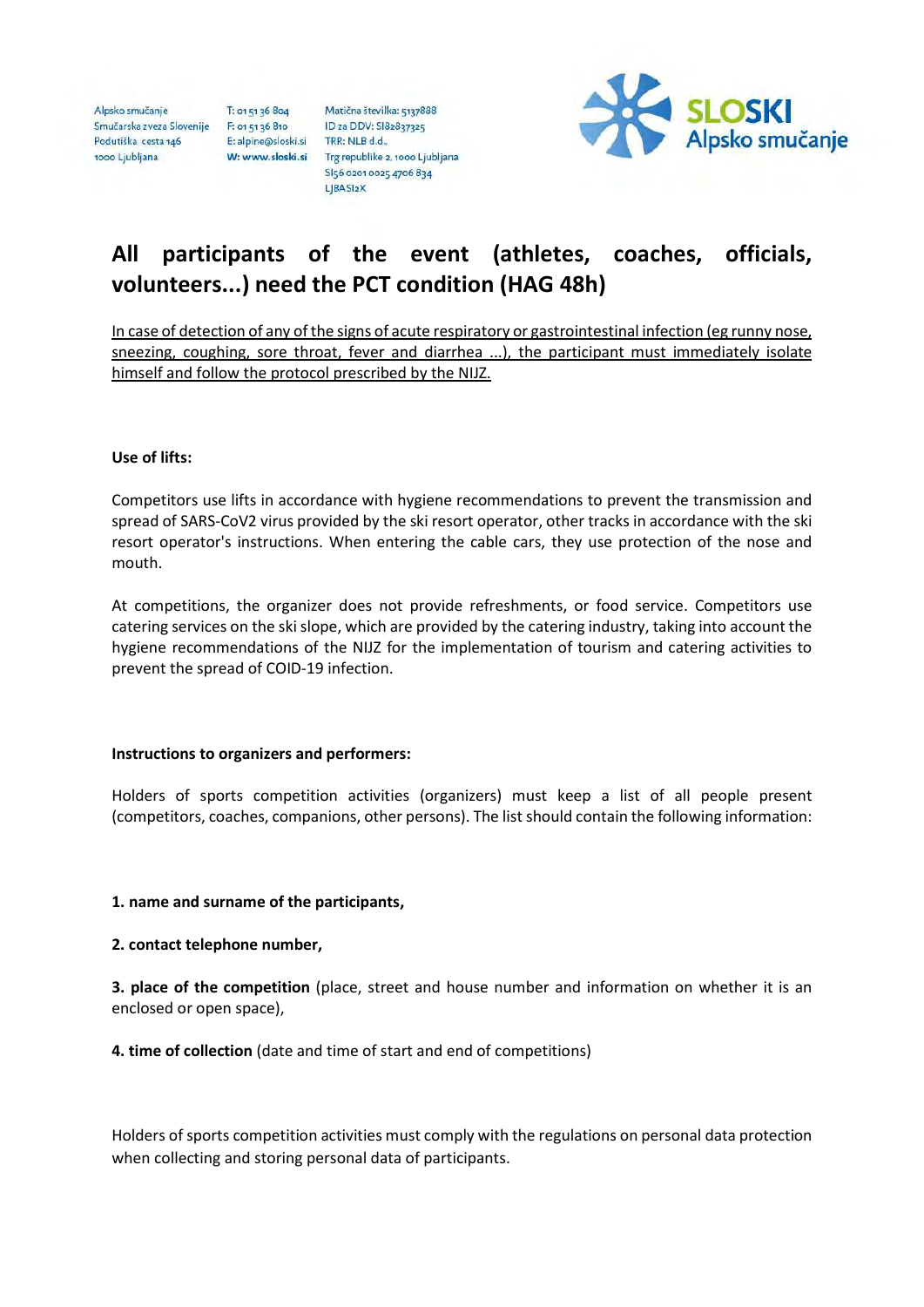Alpsko smučanje Smučarska zveza Slovenije F: 01 51 36 810 Podutiška cesta 146 1000 Ljubljana

T: 01 51 36 804 E: alpine@sloski.si TRR: NLB d.d.,

Matična številka: 5137888 ID za DDV: SI82837325 W: www.sloski.si Trg republike 2, 1000 Ljubljana SI56 0201 0025 4706 834 LJBASI2X



#### Draw:

The draw is carried out in rooms that allow maintaining an appropriate distance of at least 1.5 m to 2 m between individuals. Indoors, it is mandatory for users to use the protection of the nose and mouth. Hand sanitizer must be provided at the entrance / exit to the room. The area where the draw is held must be regularly ventilated, in accordance with the recommendations of the NIJZ. If the organizer is unable to provide these conditions, the draw will be made online. Acceptance of bibs separately by teams in the finish area on the day of the competition.

### Competition area:

- Race track and auxiliary spaces.
- Starting area.
- Finish area.

Limited by one track entrance and one or more separate exits. Only competitors, authorized coaches, judges, match workers, rescuers and technical support staff are allowed access. No access to other people (the event is not public!).

Random observers are outside the area covered by this protocol.

#### Starting space protocol:

Everyone in the start area must wear a mask.

Competitors can only remove it after entering the starting house.

Only one companion is allowed for each competitor.

Provide an exit route to the attendant who does not cross the route of the competitors waiting to start.

To avoid crowds, consider the interval between starts of competitors.

#### Starting area:

- The organizer provides a suitably large starting space and fences it.

- Competitors and their coaches are allowed to enter the starting area. At the entrance it is necessary to provide a personal distance of 2m.

- Competitors should keep the prescribed minimum distances during the warm-up and avoid sharing equipment or accessories.

- The competitor prepares for the start in the "box" and waits for the organizer to call him (3 numbers before the start).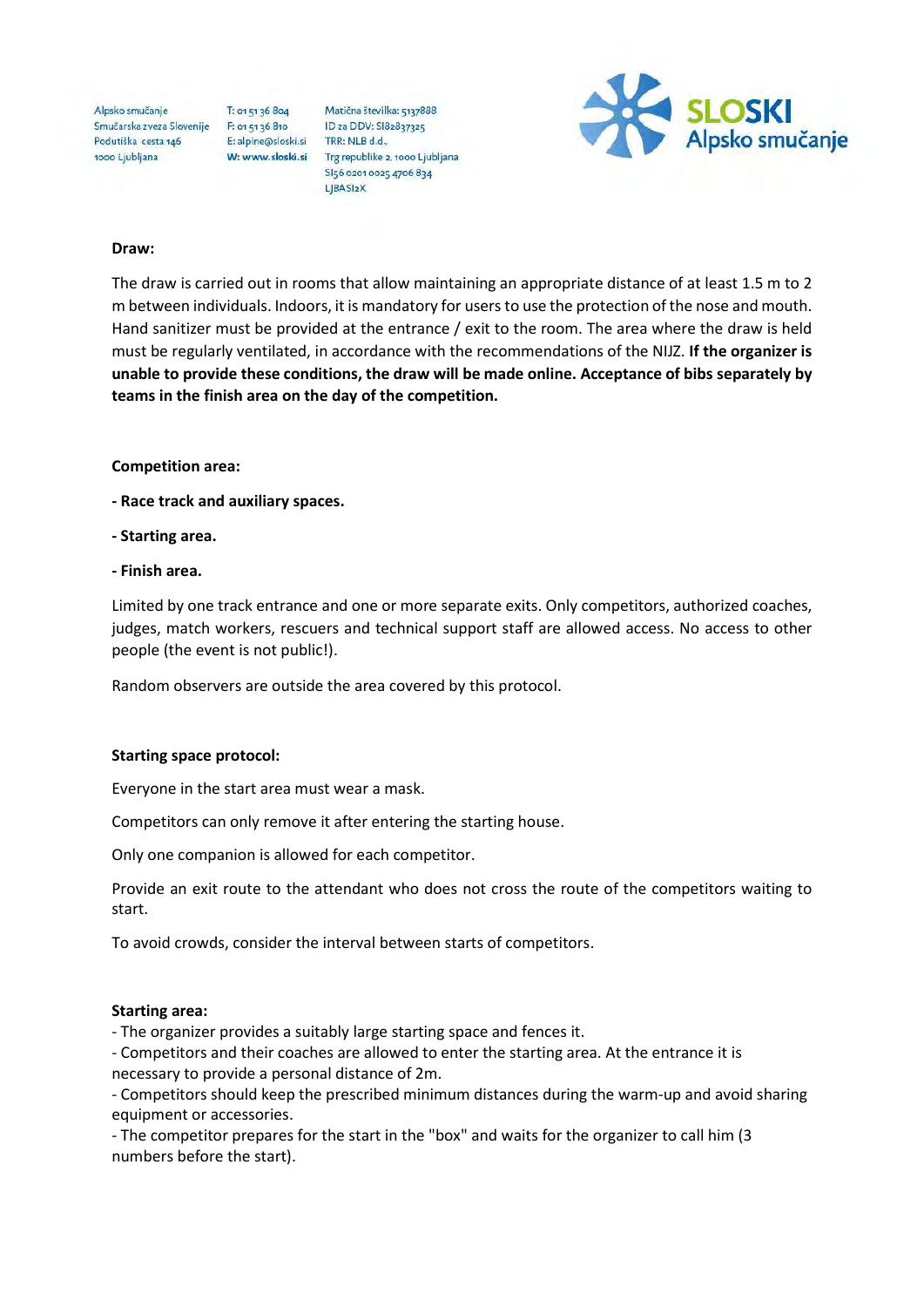Alpsko smučanje Smučarska zveza Slovenije F: 01 51 36 810 Smučarska zveza Slovenije<br>Podutiška cesta 146<br>1000 Liubliana 1000 Ljubljana

T: 01 51 36 804

Matična številka: 5137888 ID za DDV: SI82837325 E: alpine@sloski.si<br>
TRR: NLB d.d.,<br>
W: www.sloski.si Trg republike 2, 1000 Ljubljana SI56 0201 0025 4706 834 LJBASI2X



- The organizers should be as physically distant from the athletes as possible during the match and must maintain the minimum prescribed distance in accordance with the NIJZ recommendations.

- Competitors and coaches wear a mask in the starting area.
- Competitors take it off just before the start.

### Course inspection:

-Clubs enter the route with a one-minute delay.

- The order of entry to the course is predetermined and is the same for both runs. Admission to the

course is coordinated by the organizer of the competition.

- During the inspection, the teams maintain a distance of at least 2m from each other.
- Competitors and coaches wear a mask during inspection.

### Finish area:

-There is no delay in the target area (there is no scoreboard with the results, these are published online. The scoreboard is used only to announce disqualifications).

- After arriving at the finish line, the competitors leave the finish area immediately by following the direction of movement (direction board).

- There are no spectators, food, drink or other activities in the target area that would cause a gathering.

## Price giving ceremony:

The announcements are in such a way that the competitors themselves take over the awards, medals and step on the marked places for the award, which are at a suitable distance.